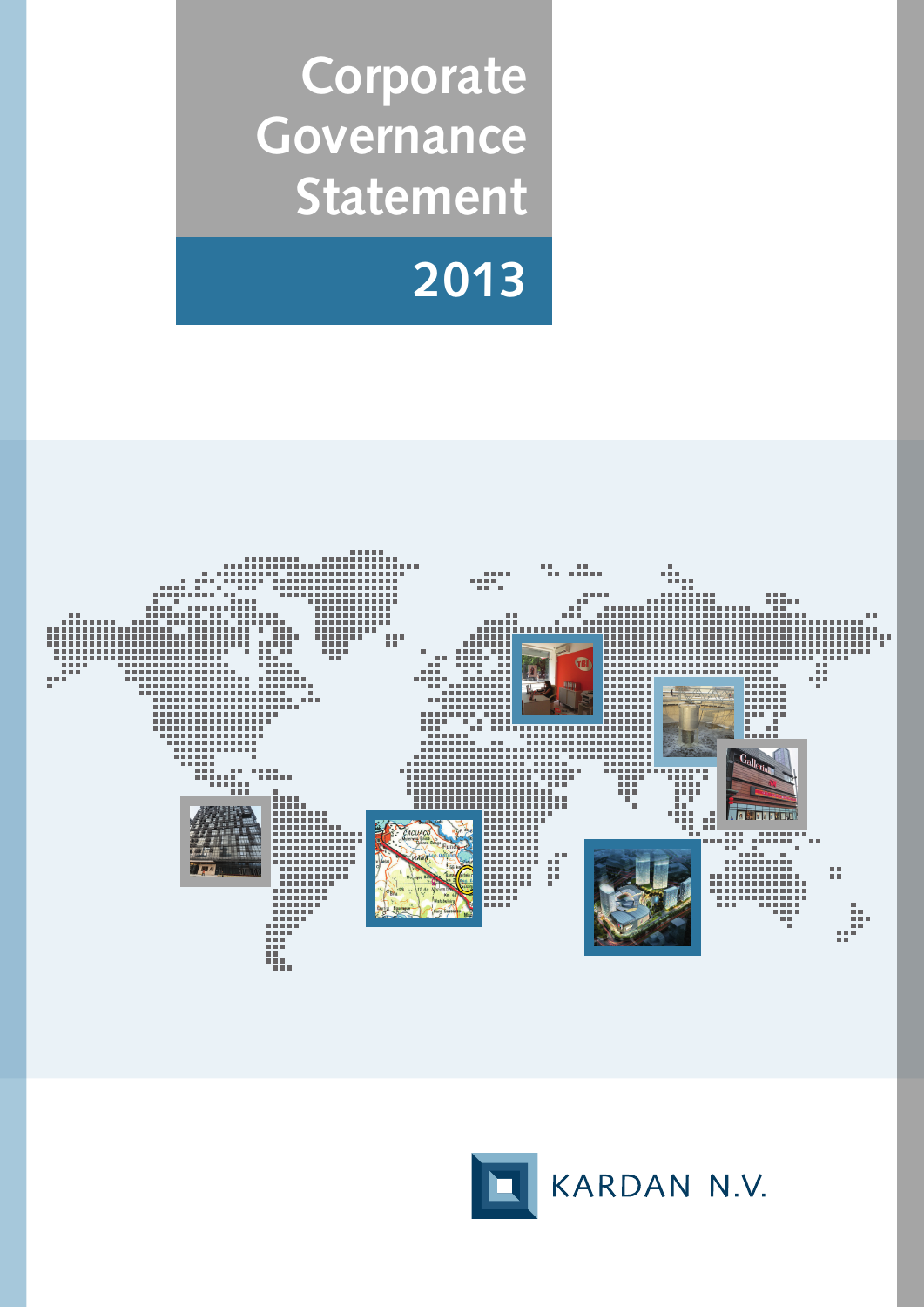**This Corporate Governance Statement 2013 forms an integral part of the Annual Report 2013 of Kardan N.V.**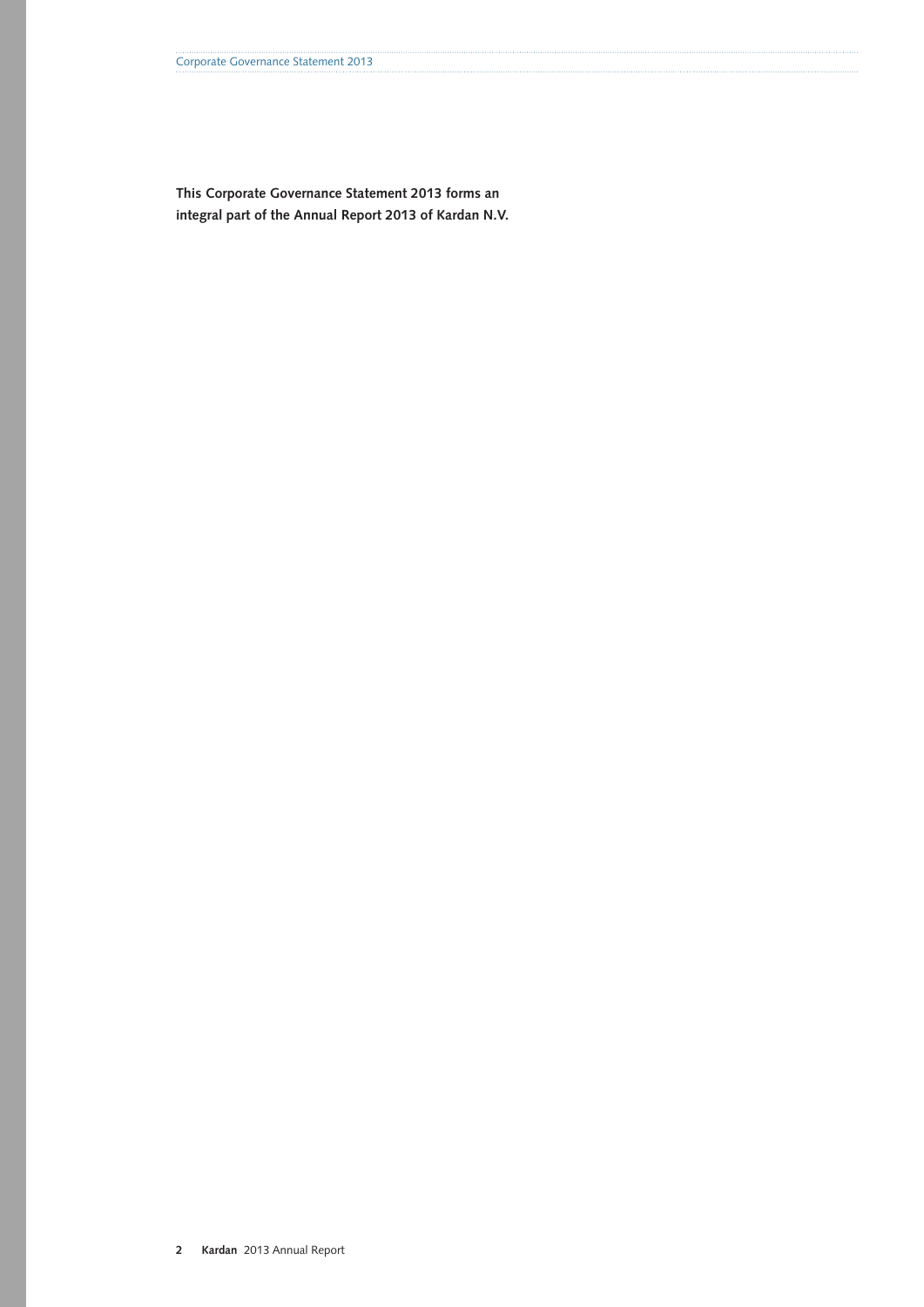# **Corporate Governance Statement 2013 Kardan N.V.**

This statement concerns Kardan's corporate governance statement in accordance with article 2a of the Decree of December 23, 2004 establishing further instructions concerning the content of annual reports *(Besluit van 23 december 2004 tot vaststelling van nadere voorschriften omtrent de inhoud van het jaarverslag)*, as amended, (the 'Decree'). The information required to be included in this statement as described in articles 3, 3a and 3b of the Decree is as follows:

- 1. the extent and manner of implementation of the Dutch Corporate Governance Code;
- 2. the main characteristics of the risk management and internal control systems connected with Kardan's financial reporting process;
- 3. the functioning of the General Meeting of Shareholders;
- 4. the composition and functioning of the Board; and
- 5. statement in light of Article 10 of the European Takeover Directive.

# **1. The extent and manner of implementation of the Code**

Pursuant to the Decree, listed companies are required to comply with the Dutch Corporate Governance Code adopted on December 9, 2003, as amended per January 1, 2009 (the 'Code'), or in case of noncompliance explain the reason thereof. The full text of the Code can be found on [www.commissiecorporategovernance.nl](http://www.commissiecorporategovernance.nl), as well as the final report 'Corporate governance in motion' of the Corporate Governance Code Monitoring Committee (the 'Committee'), published on October 1, 2013. The Code sets out sound business principles of corporate governance and contains certain normative standards that pertain, among other things, to the relationship between the various corporate bodies of a company. The Code primarily pertains to a two tier

governance system and provides limited guidelines on how to apply the Code to a one tier governance system in *chapter III.8* thereof. The Committee has provided some additional guidelines on how to apply the Code to a one tier governance system. The Committee's main advice in the above-mentioned report is to apply the same principles that refer to (members of) the supervisory board to non-executive directors of a board, irrespective of other responsibilities that these non-executive directors may have. The Committee acknowledges that it is possible that a company cannot apply a principle of the Code that relates to supervisory board members directly to non-executive board members. If this is the case, a company should explain why it cannot apply such principle and relate it to the company-specific situation. The mere fact that a company has a one tier governance system does not constitute a satisfactory explanation.

The Board attributes great value to clear and transparent reporting, which it believes benefits all of its stakeholders, and fully endorses the main principle of the Code, namely that compliance with the Code is more a matter of tailored governance than checking boxes. The Board takes a pragmatic approach in applying the Code to its one tier governance system and will consequently explain where and why Kardan deviates from the Code. When it is deemed necessary, the Board will explain how certain principles and provisions of the Code are applied to Kardan's one tier governance system.

## **Deviations from the Code**

*Management board, chapter II:* For the explanation of the Code in view of the one tier governance system, this chapter is applied as to pertain to either the Board as a whole or the CEO only, as applicable and indicated per provision.

*Provision II.1.1 – term of appointment:* the CEO has been appointed for a period of five years by the AGM 2012. Given the fact that the activities and the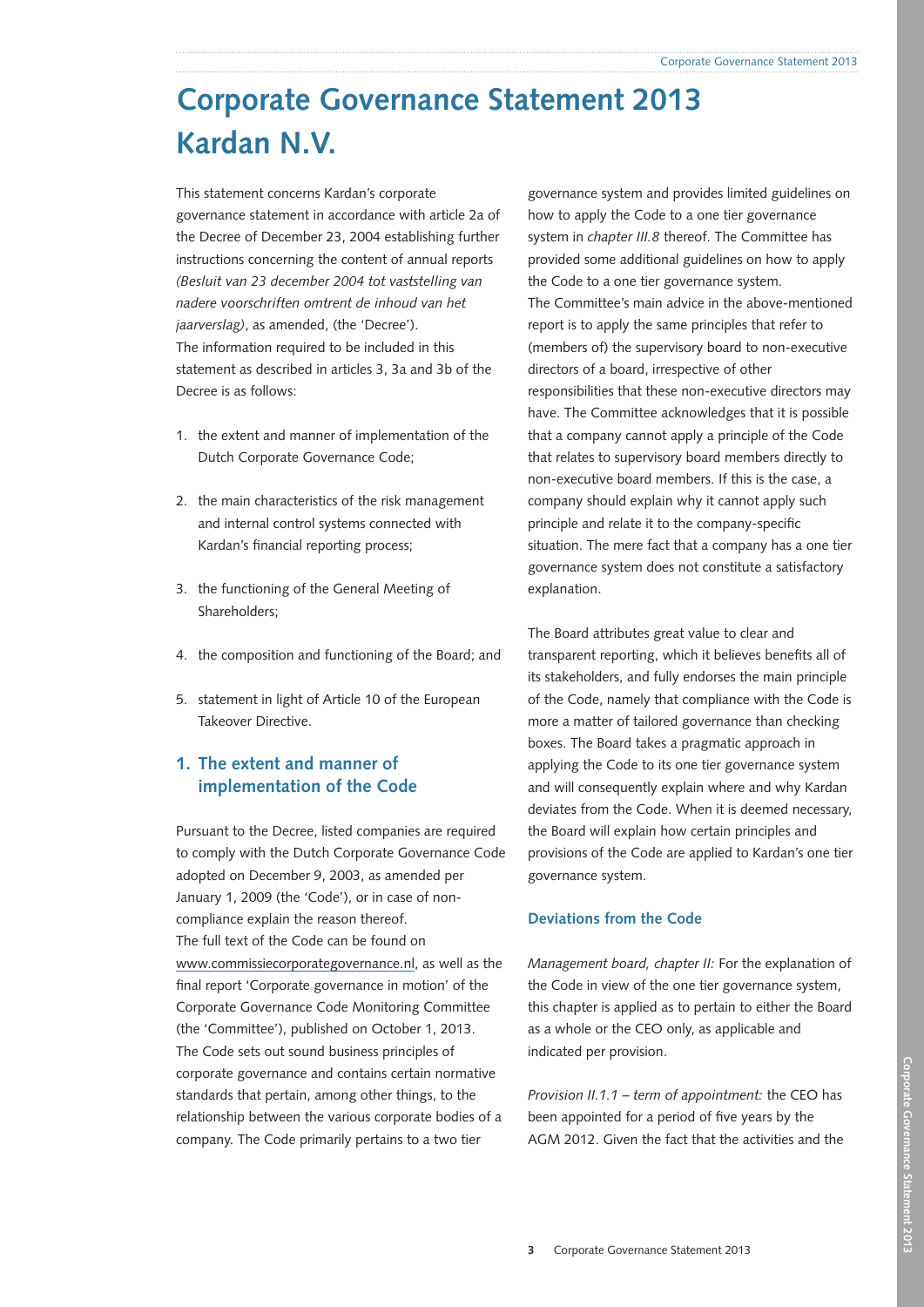business model of Kardan are by nature long term and given the global macro-economic challenges at the time of the CEO's nomination to the AGM 2012, it was deemed in the best interest of Kardan and its stakeholders to propose to the AGM 2012 to include in the Articles the provision that CEOs are appointed for a maximum period of five years. The intention of this proposal was to establish a stable, long-term commitment of management. Although this term constitutes a deviation from the Code, Kardan is of the opinion that it contributes to the (long-term) best interests of Kardan and its stakeholders and as such adheres to the broader sense and interpretation of the Code.

*Provision II.1.2 – matters subject to approval:* The Board is of the opinion that Kardan complies with this provision since the subject matters of this provision fall outside the scope of the delegated daily management by the Board to the CEO. As such, the subject matters of this provision are subject to the approval of the whole Board, as formalized in the Board Regulations. With respect to item (d) (approval of corporate social responsibility issues) it is noted that the Board fully supports the fact that emphasis is laid on creating long-term, sustainable solutions throughout the Kardan Group (see the chapter on Environmental and Social Governance (ESG) on page 95 of the [Annual Report 2013](http://phx.corporate-ir.net/External.File?item=UGFyZW50SUQ9MjI4NzM5fENoaWxkSUQ9LTF8VHlwZT0z&t=1)) as part of Kardan's business. When required, the CEO will seek the approval of the Board with respect to ESG concerns regarding the operational and financial objectives of Kardan and the strategy designed to achieve these objectives. On matters that fall within the managing authority of the CEO, such as operational and/or investor relations matters, the CEO may decide on an ESG approach without the Board's prior approval.

*Provisions relating to principle II.2 – remuneration:* For the explanation of the Code in view of the one tier governance system, this principle II.2 is applied to the remuneration of the CEO, being the only executive Board Member. It is noted that, in deviation of the

Code, a proposal for said remuneration is drafted by the non-executive Board Members, to be approved by the General Meeting of Shareholders.

*Provision II.2.4 – options:* The AGM 2012 approved the granting of an option package to the CEO (which was only accepted by the CEO pursuant to the EGM 2013). The option package stipulates that the options have a vesting schedule over a period of five years as of February 20, 2012 (the 'Effective Date'). It is noted that the CEO can exercise 25% of the options after two years from the Effective Date, which is in deviation of the Code, which prescribes that options may not be exercised within three years from the date of grant. However, given the fact that half of the options can be exercised only after the three-year period, the nature of the option schedule is such that the CEO will only benefit after Kardan has achieved a good long-term performance. The provision also prescribes that the number of options to be granted is linked to achieving pre-defined targets, which is not the case with respect to the options granted to the CEO. However, the nature of the option schedule is such that the CEO will only benefit if Kardan achieves a good long-term performance. The deviations from the Code were the result of the negotiation process with the CEO.

*Provision II.2.6 and II.2.7 – exercise price option and the amendment thereof:* The option package of the CEO as approved by the AGM 2012 contained a set exercise price, which was based on a verifiable average of the share price of Kardan at the closing of the Tel-Aviv Stock Exchange on the five days prior to February 20, 2012 (the day that the supervisory board proposed the nomination of the CEO to the General Meeting of Shareholders). This is in deviation of the Code, which prescribes that the exercise price is related to the average share price on the five days prior to the day of grant. In the period between February 20, 2012 and the AGM 2012, the share price of Kardan experienced a steep decrease in value.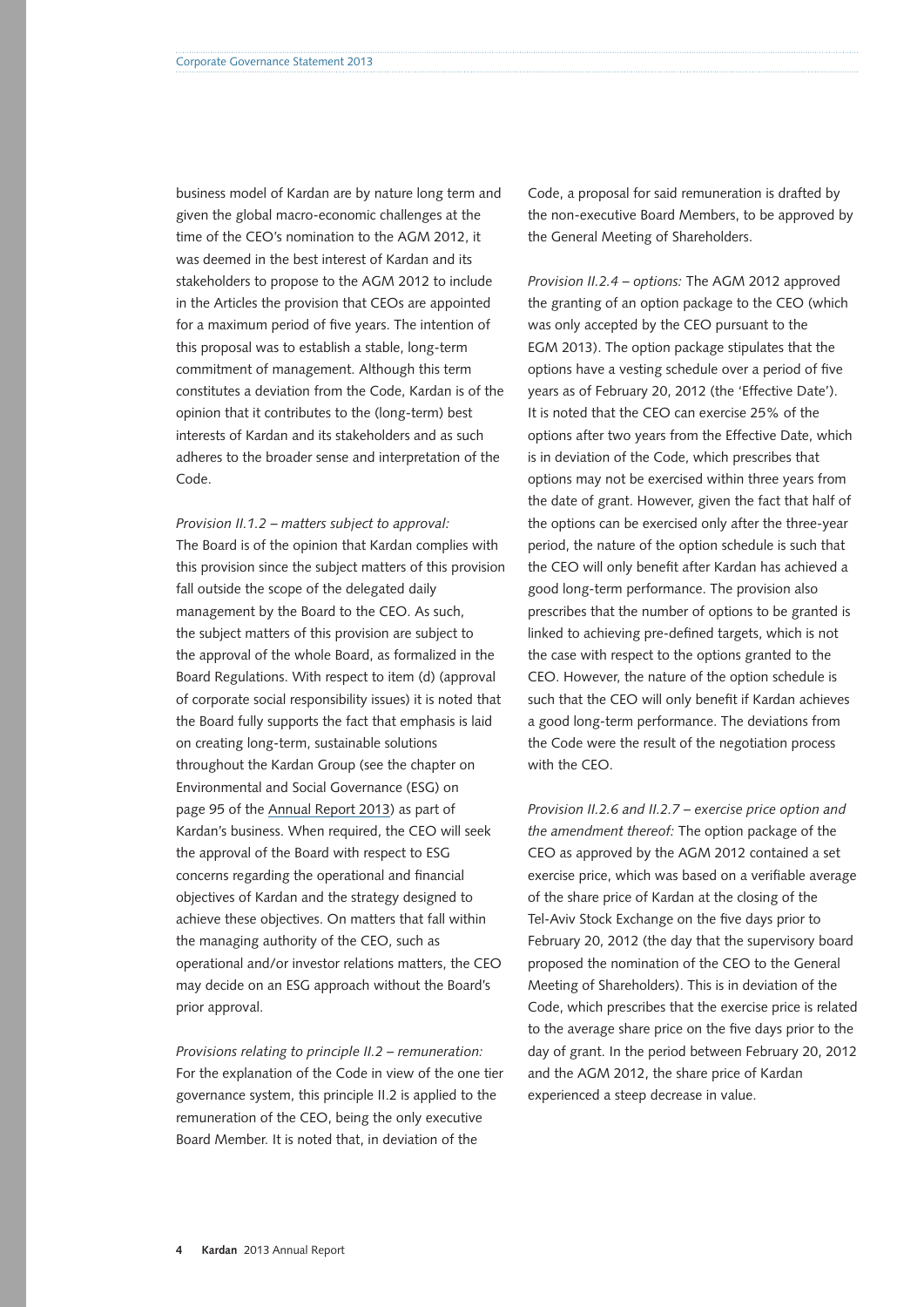The (non-executive) Board Members reconsidered the exercise price of the option package and deemed it fair to propose a revision of the option package to the EGM 2013, in deviation of the Code. The revised exercise price was calculated by applying the ratio of the initial exercise price compared to the share price on February 20, 2012 to the share price on the day before the AGM 2012. The Board was of the opinion that the decrease in share price which occurred prior to the appointment of the CEO was beyond his control and that in order to provide a genuine incentive to create future value, which the Board considers to be in the best interest of Kardan and its stakeholders, the CEO should be rewarded, incentivized and bear responsibility as from his appointment by the AGM 2012 onwards, i.e. as of May 31, 2012. The revised option exercise price was still well above the market price of Kardan's shares at both the date of the approval of the new terms by the Board, as well as at the date of the EGM 2013 when the revised option package was adopted.

*Supervisory board, Chapter III:* For the explanation of the Code in view of the one tier governance system, this chapter is applied to the non-executive Board Members.

*Provision III.1.7 – Board meeting without the executive director being present:* The CEO was present at all the Board meetings in 2013. Given the challenges Kardan faced throughout 2013, the Board considered it in the best interest of the Company to focus fully on the business in light of the CEO's presence. In early 2014, the Board discussed the outcome of the self-assessment that was carried out at the end of 2013; the CEO was not present during this Board meeting. It is noted that the functioning of the Board as a whole and that of the Executive Management was evaluated and discussed by the RAS-Committee in 2013 and that the main findings and conclusions were shared with Board.

*Provision III.2 – Independence:* The Board comprises a majority of independent non-executive Board

Members. In deviation of the Code, three nonexecutive Board Members are non-independent, being Mr. Grunfeld, Mr. Rechter and Mr. Schnur.

The Board is of the opinion that, given the fact that they are the founders of Kardan and as a consequence have extensive knowledge of the sectors in which Kardan operates, their contribution to the Board is of considerable value and thus justifies the deviation from the Code.

*Provision III.3.3 and III.4.1.a – Introduction:* Kardan does not consider it necessary to make a standard introduction program mandatory for each newly appointed non-executive Board Member. The Board fully underwrites the principle that new non-executive Board Members should be properly introduced to Kardan and its businesses, but takes the view that – also considering the different backgrounds of various newly appointed Board Members – such introduction need not necessarily be contained in a fixed, standard, program. If a newly appointed non-executive Board Member or the Chairman considers it necessary or desirable, he or she may follow an introduction program that covers general financial and legal matters, financial reporting within the Kardan Group and/or any specific aspects that are unique to Kardan and its business activities and to the collective and individual responsibilities of non-executive Board Members. The non-executive Board Members that were appointed in the EGM 2013 have not followed such a program, but have each been supplied with all relevant materials related to their responsibilities as non-executive directors as well as detailed background information on Kardan's activities, amongst others by presentations given by the managers of the various business segments and minutes of recent Board meetings.

*Provision III.3.5 – Limitation on terms of appointment:*  Kardan has no set limitation on the number of terms that non-executive Board Members can serve. Given the extensive knowledge that some non-executive Board Members have of Kardan and its businesses,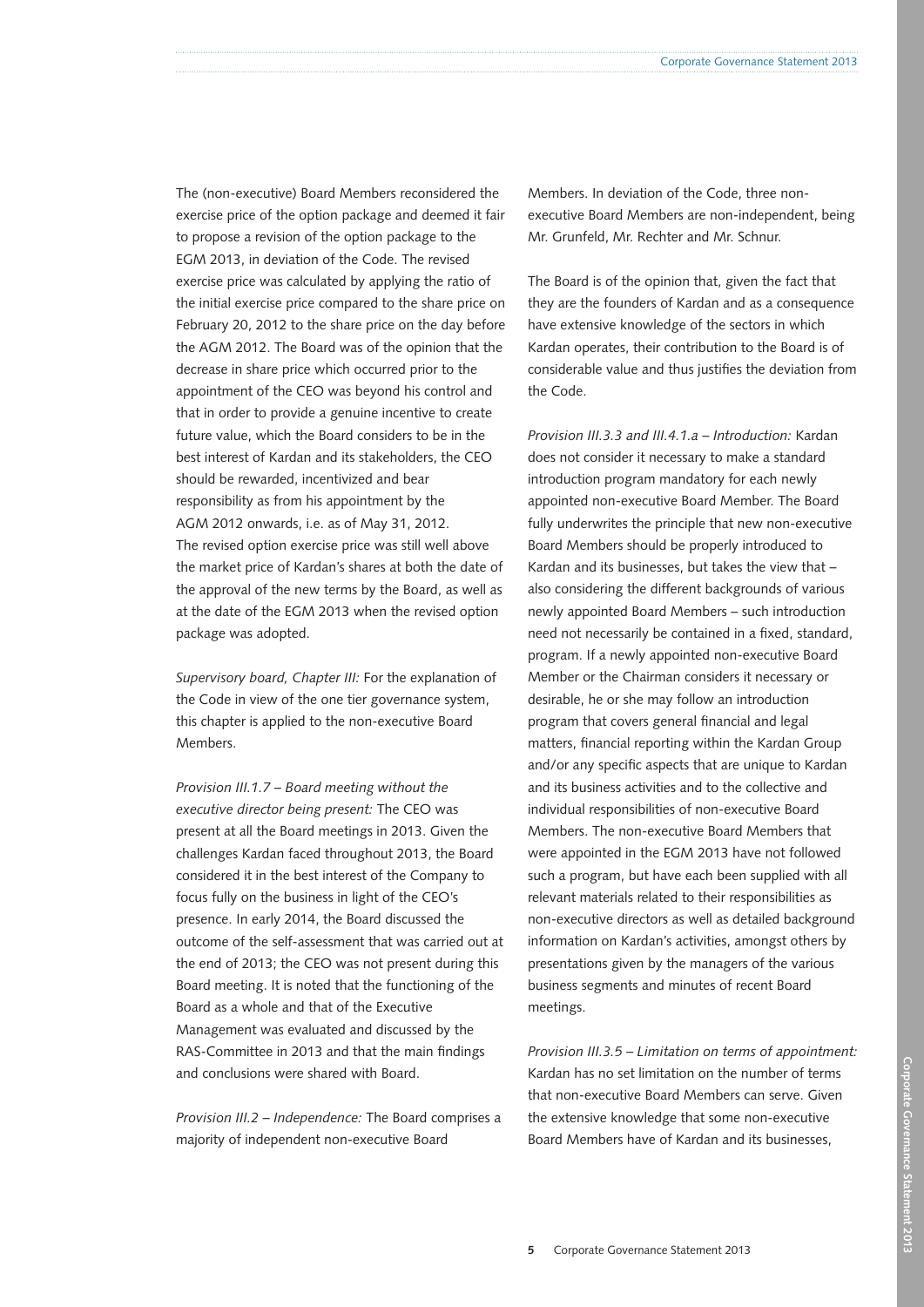Kardan considers it in its best interest and that of its stakeholders not to limit the number of terms that non-executive Board Members may serve. It is noted that the General Meeting of Shareholders will at all times be the designated body to appoint and reappoint non-executive Board Members.

*Provision III.6.4 – Conflict of interest:* Transactions between Kardan and legal or natural persons holding at least 10% of the shares in Kardan's capital: Kardan takes the view that suitable protection in this respect is provided for given the provisions on conflicts of interest included in its Articles and the Board Regulations, in combination with the provisions on transactions with Holders of Control (as defined in the Articles and as further described in the 'Related Party Transactions' section on page 104 of the Annual [Report 2013\)](http://phx.corporate-ir.net/External.File?item=UGFyZW50SUQ9MjI4NzM5fENoaWxkSUQ9LTF8VHlwZT0z&t=1).

*Provision IV.3.1 – Meetings with analysts etcetera:* As Kardan frequently engages in meetings with its investors, it does not announce all meetings with analysts, presentations to analysts and presentations to investors in advance on Kardan's website or by means of press releases, nor does the Company make provisions for all shareholders to follow these meetings and presentations in real time. Presentations with respect to the quarterly financial results are publicly announced and posted on Kardan's website before the investor conference call regarding the respective quarterly results takes place. In the event that Kardan will give a special presentation, this presentation will be posted on Kardan's corporate site in accordance with the applicable rules and regulations.

*Provision IV.3.4 – Analyst meetings, presentations to investors and direct discussions with investors:* Kardan cannot guarantee in advance that discussions with investors will not take place during a closed period before the publication of regular financial information. Kardan deems it important to be in regular contact with its investor base, and contact with potential new investors may be deemed necessary at any given time when opportunities arise. Kardan will,

in such cases, adhere to only discussing information with respect to Kardan that is already publicly available and that can be found on the corporate website and/or in publicly available media/platforms.

# **2. Main characteristics of the risk management and internal control systems connected with Kardan's financial reporting process**

Kardan believes that taking risks is an integral part of doing business and can create opportunities which in turn can lead to positive results. Therefore, Kardan deems it essential to embed risk management and internal control in its day-to-day operations as a joint responsibility for all employees throughout the Kardan Group. It is the Company's view that effective risk management can only be achieved if all Kardan staff have the appropriate mindset required for conducting responsible business, i.e. that there is a proper 'risk culture' throughout the organization. Management leads the way by setting the right example through their behavior and decisions. In addition, Kardan continuously reinforces and cultivates its 'risk culture', among other things, by means of guidelines and communication.

A reliable, consistent and continuous management information system is essential for the Executive Management teams throughout the Group to make informed analyses and decisions. The executive management stays informed by means of monthly management reports submitted by the subsidiaries. In addition, the governance structures in place within the Kardan Group create regular opportunities for the Executive Management to discuss the businesses as well as the risks and opportunities during the management/supervisory board meetings. Moreover, certain structural control measures, such as thresholds for approval of important decisions and, on occasion, internal audits which are executed on issues selected by the relevant audit committee ensure a profound approach to decisions and measures.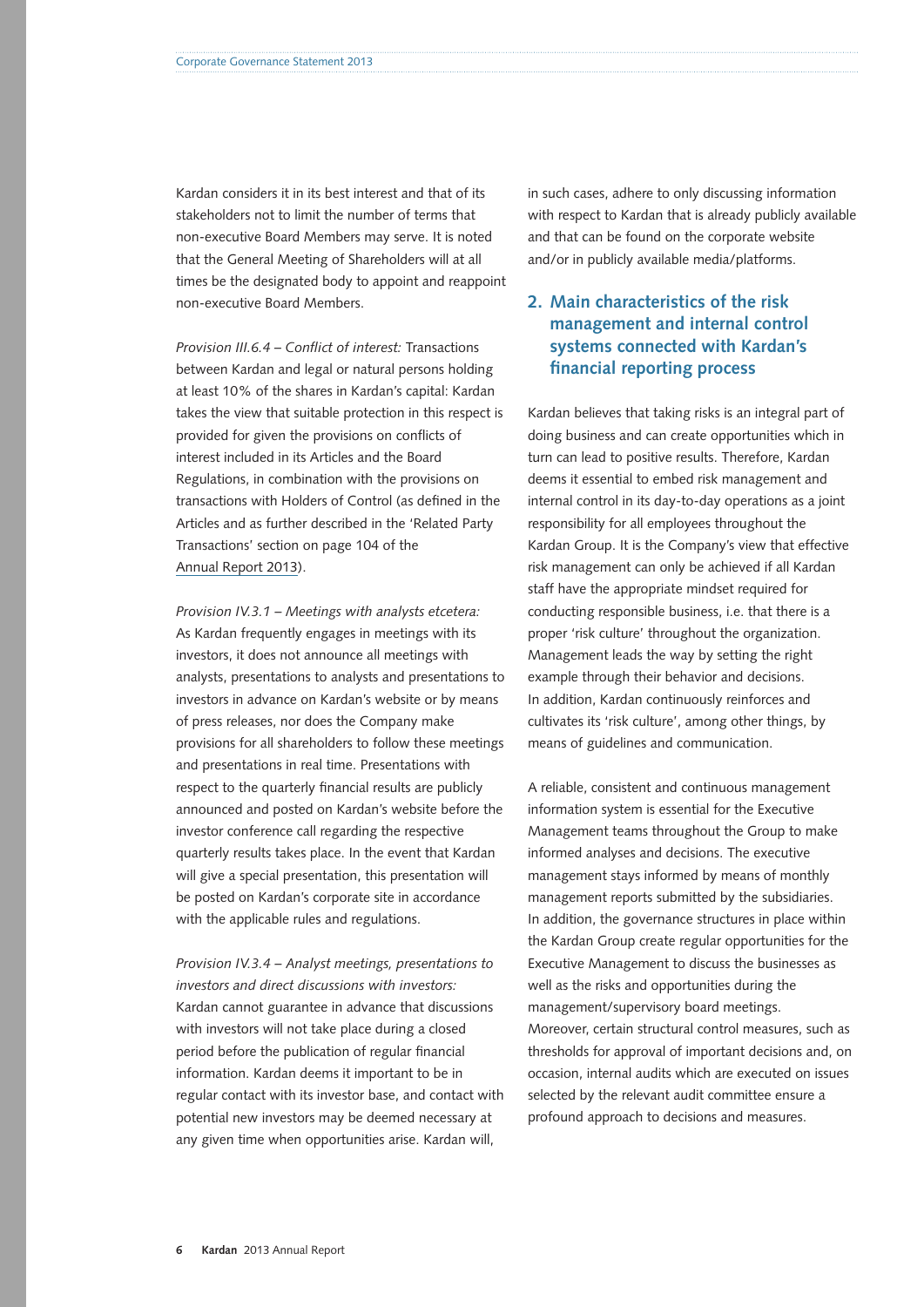Kardan's (main) subsidiaries provide Kardan with a representation letter on a yearly basis.

Kardan believes its risk management framework constitutes a link between strategy, policy-making and execution.

The Company's risk management approach is underpinned by a framework that – by means of high-quality information flows – provides the Board and the Executive Management with a clear view of its business environment and its position therein to provide reasonable assurance that the Group's objectives will be achieved. The implemented risk management framework has been developed based on the guidance of the Committee of Sponsoring Organizations of the Treadway Commission (COSO) and consequentially certain recurring and ongoing processes have been implemented, which are mentioned below.

The Board holds two annual strategy meetings. During the preparatory meeting the Board discusses, and if deemed appropriate, modifies Kardan's corporate strategy and related objectives. After this meeting the Executive Management discusses the objectives with the managers of the subsidiaries in order for them to include these targets in their budgets and strategic plans. The Board and the Executive Management put a lot of emphasis on the need for the subsidiaries to identify business risk factors and controls in their budgets and plans. After approval of the business plans of the subsidiaries, the Executive Management prepares the final strategic plan for the Board, which includes the main risks and the related control measures that have been determined during a risk assessment session. This session is conducted by the Executive Management in close cooperation with risk management professionals. If deemed necessary, then some of the risk categories and controls which were identified during the assessment are integrated in ongoing management information systems. Minutes of all meetings are made and shared with the Board of Kardan and with the internal auditors. The internal

audit, which is carried out by a third-party organization and is done independently of management's own risk assessment, plays an important role in monitoring the risk management framework.

Kardan complies with Israel's Securities Law regulations relating to the effectiveness of internal control over financial reporting and disclosure ('Israeli SOX'). During the year under review, until the date of this report, all steps were taken to be able to provide a declaration regarding the effectiveness of the internal control as referred to previously. Based upon the work performed, the CEO and the CFO of Kardan N.V. have made a statement in the Israeli Annual Report that the control over financial reporting and disclosure is effective ('the Control Statement'). The Group's auditors have confirmed the correctness of the Control Statement in a separate opinion, which can be found on page 94 of the [Annual Report 2013](http://phx.corporate-ir.net/External.File?item=UGFyZW50SUQ9MjI4NzM5fENoaWxkSUQ9LTF8VHlwZT0z&t=1).

## **3. Functioning of the General Meeting of Shareholders: Shareholders and Shareholders' Rights**

## **General Meeting**

The (Annual) General Meeting of Shareholders is the forum in which the Board accounts for the manner in which it has performed its duties. A presentation is given on business developments by the CEO over the preceding year and shareholders are given the opportunity to raise questions on the business and current matters. Kardan considers it to be in its interest that the majority of shareholders take part in the decision-making process in the General Meeting of Shareholders as much as possible.

Each shareholder has the right to attend General Meetings of Shareholders, which are held in the Netherlands, either in person or represented by proxy, to address the meeting and to exercise voting rights, subject to the provisions of the Articles and Dutch law. A shareholder has the aforementioned rights if he/she is registered as a shareholder on the applicable record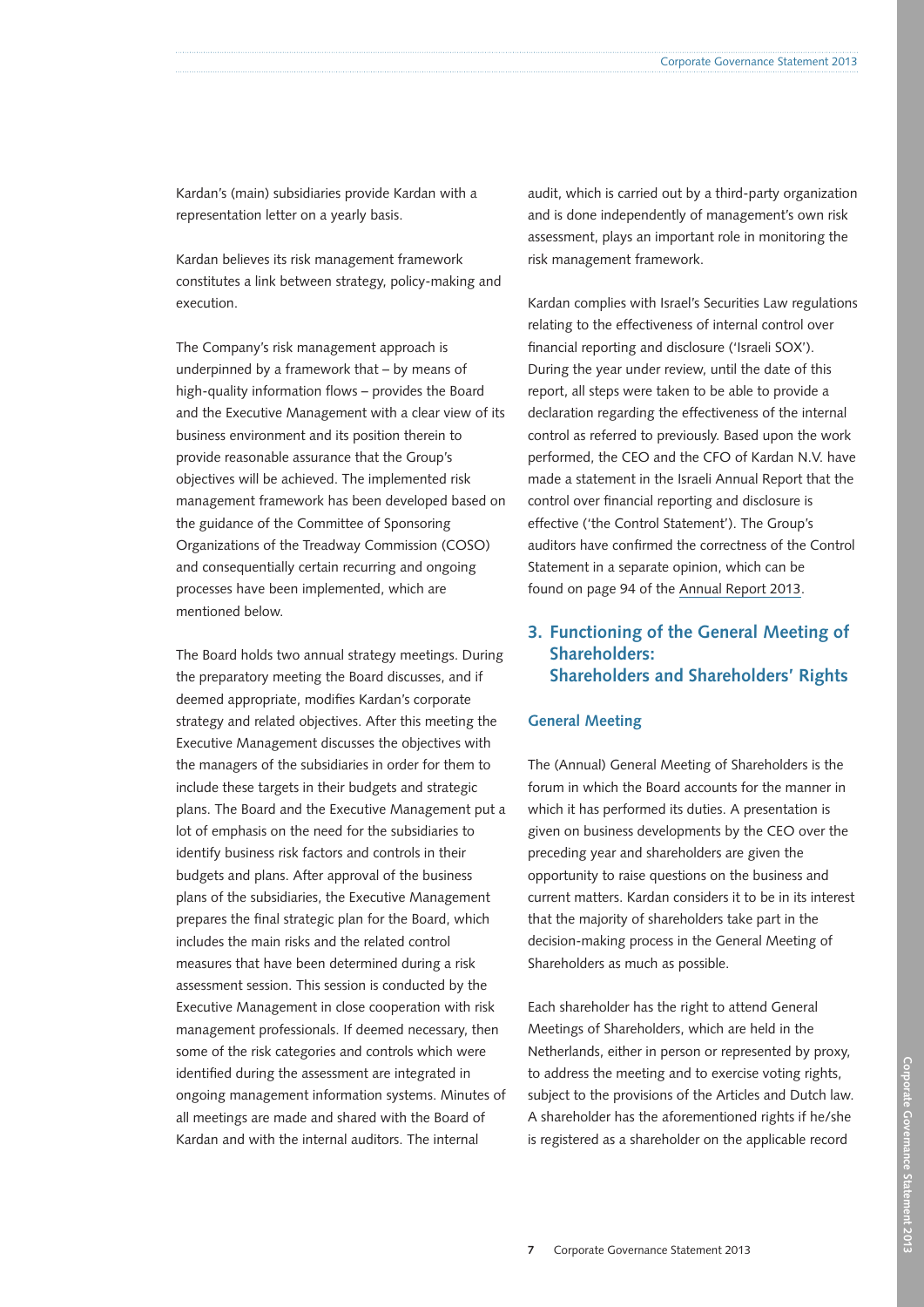date as set by the Board and announced in the convocation notice. To the extent practically feasible, investors located in Israel may participate in General Meetings of Shareholders by means of a conference call or a video conference.

General Meetings of Shareholders are held at least once a year in order to, among other things, discuss the report of the Board, to adopt the statutory financial statements, to appoint the external auditor, to adopt any proposal concerning dividends, to, if applicable, appoint and reappoint board members, to amend the Articles and to consider any other matters proposed by the Board or the shareholders in accordance with the Articles and Dutch law. Pursuant to both Dutch law and the Articles, the General Meeting of Shareholders discusses and passes, under a separate agenda item, resolutions discharging board members from their responsibilities for the performance of their respective duties in the preceding financial year. This discharge only pertains to matters known to Kardan and the shareholders at the time the resolution is adopted. The external auditor will attend and be entitled to address the General Meeting of Shareholders.

Other General Meetings of Shareholders may be held as often as the Board deems necessary. In addition, one or more shareholders holding at least 10% of Kardan's issued share capital can request the Board, in writing, to hold a General Meeting of Shareholders, specifying in detail the items to be discussed. If the Board fails to convene and hold a meeting, the requesting shareholder(s) may call the meeting, observing Dutch law and the Articles.

## **Voting**

Each share carries one vote. Kardan has only one class of shares, being ordinary shares with a nominal value of EUR 0.20 each. Dutch law requires Kardan to set the record date for the exercise of the voting rights and the rights relating to General Meetings of

Shareholders on the twenty-eighth day prior to the day of the General Meeting of Shareholders. Unless provided otherwise by Dutch law or the Articles, there are no quorum requirements. At present, Kardan does not facilitate electronic voting.

As a general rule, resolutions are adopted by an absolute majority of the votes cast. Dutch law and the Articles can stipulate that certain resolutions are adopted by a qualified or special majority of the votes cast. An example hereof is the approval of Related Party Transactions as described on page 104 of the [Annual Report 2013.](http://phx.corporate-ir.net/External.File?item=UGFyZW50SUQ9MjI4NzM5fENoaWxkSUQ9LTF8VHlwZT0z&t=1)

Furthermore, the Articles and Dutch law require that certain important resolutions made by the Board are subject to the prior approval of the General Meeting of Shareholders, for example the entering into Extraordinary Transactions, as defined in the Articles.

## **Proposed resolutions**

One or more shareholders representing at least 1% of Kardan's issued share capital has/have the right to request the Board to place items on the agenda of a General Meeting of Shareholders provided such request is duly motivated and explained or accompanied by a draft resolution. The Board shall then add the item to the meeting's agenda, provided that the request is received by the Board in writing no later than on the sixtieth day before the day of the General Meeting of Shareholders.

Notice of a General Meeting of Shareholders shall be given no later than on the forty-second day prior to the day of the General Meeting of Shareholders.

#### **Changes to rights**

Rights of shareholders may change pursuant to an amendment of the Articles, a statutory merger or demerger or dissolution of the Company. A resolution of the General Meeting of Shareholders is required to effect these changes.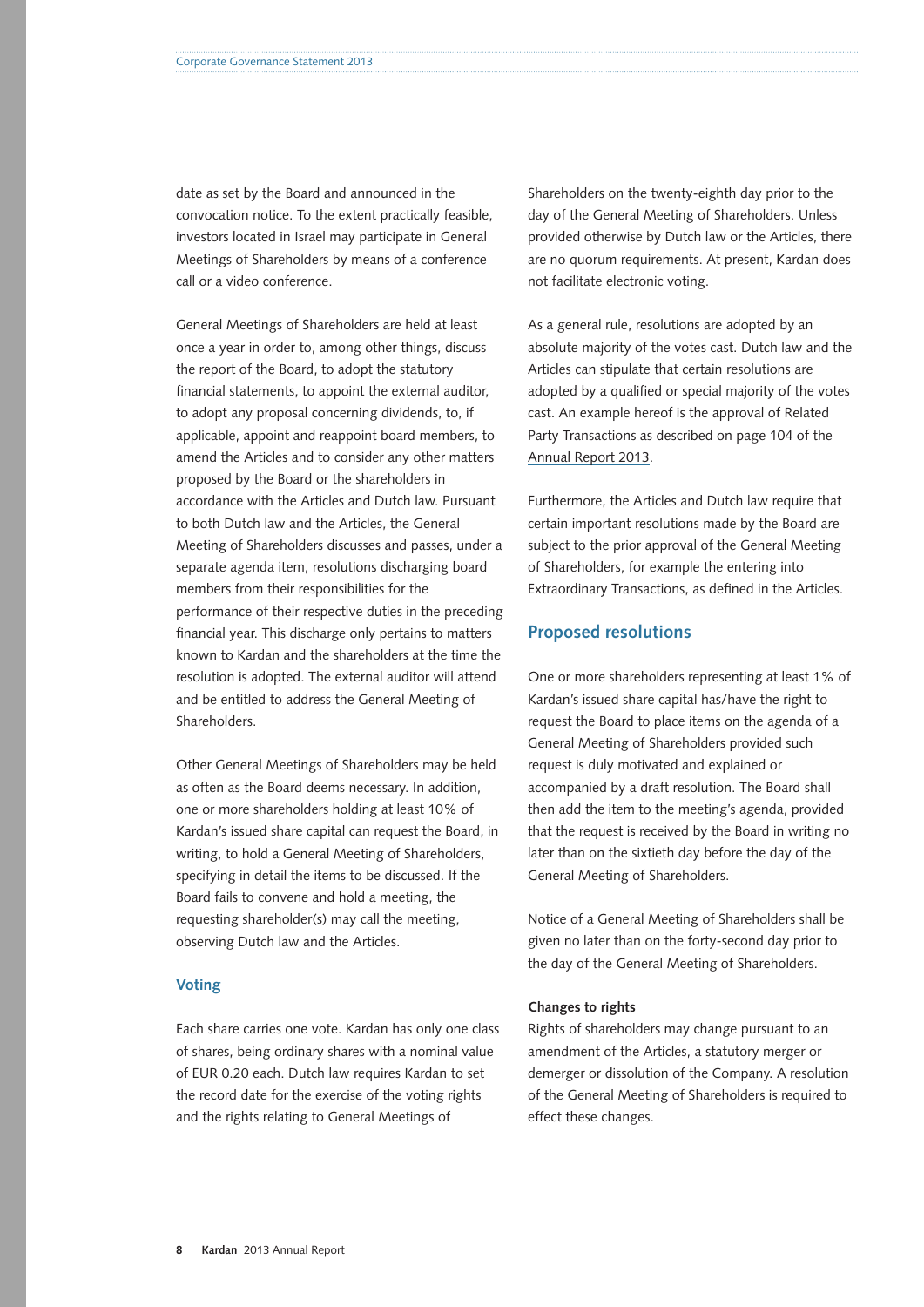## **4. Board composition and functioning**

## **Board and CEO**

As of the AGM 2012, Kardan has been managed by a one tier Board, which currently comprises one executive Board Member, being the CEO, and eight non-executive Board Members. The Board reports to the General Meeting of Shareholders of Kardan.

The Board Members have a shared responsibility for Kardan's general course of affairs and are collectively responsible for: a) Kardan's strategy and objectives; b) Kardan's financial status; c) Kardan's organizational structure; d) the publication of prospectuses or shelf prospectuses by Kardan; e) the financial and periodic reports issued by Kardan; f) the fairness and reasonableness of the highest remunerated employees within the Kardan Group; and g) issuance of debenture series and/or other securities.

The responsibility for the day-to-day management is assigned to the CEO based on a power of attorney provided by the Board. The CEO is authorized to represent Kardan, jointly with a member of the Executive Management (CFO or VP Business Development), but needs the Board's prior approval with respect to material transactions such as, but not limited to: acquiring or alienating assets with a value exceeding EUR 10,000,000 or providing guarantees to parties outside the Kardan Group for an amount exceeding EUR 10,000,000. These restrictions are included in the Articles and in the Board Regulations. The CEO will ensure that he provides the Board Members with all information required to carry out their duties in a timely and well-founded manner.

In any case, certain duties remain the exclusive domain of the non-executive Board Members, such as supervising the CEO and nominating (executive) Board Members for appointment by the General Meeting of Shareholders.

Although management and supervisory duties are allocated between executive and non-executive Board Members, the principle of collective responsibility applies to the entire Board, executive and nonexecutive Board Members alike.

The Board supervises the performance of the CEO's duties by assessing, for example: a) the achievement of Kardan's objectives; b) the implementation of corporate strategy; c) the risks inherent in the business activities and the design and effectiveness of the internal risk management and control systems; d) the financial reporting process; e) compliance with legislation and regulations; f) close involvement in the case of a takeover bid; and g) the company/ shareholder relationship.

The Board acts in accordance with the Articles and Board Regulations, both published on Kardan's website. The Board is supported by the Company Secretary who ensures that the correct procedures are followed and that the Board acts in accordance with its statutory obligations and its obligations under the Articles and the Code.

## **Chairman**

The Chairman of the Board is an independent, non-executive Board Member. The Chairman sets the agenda, chairs the Board meetings and monitors the proper composition and functioning of the Board, the Audit Committee and the Remuneration, Appointment and Selection Committee. Furthermore, the Chairman is responsible for ensuring that the members of the Board receive, in a timely manner, all information which is required for the proper performance of their duties. He also oversees the decision-making process itself and actively monitors any potential conflict of interest when matters are discussed and decisions need to be taken by the Board. In the absence of the Chairman, the Vice-Chairman shall replace him.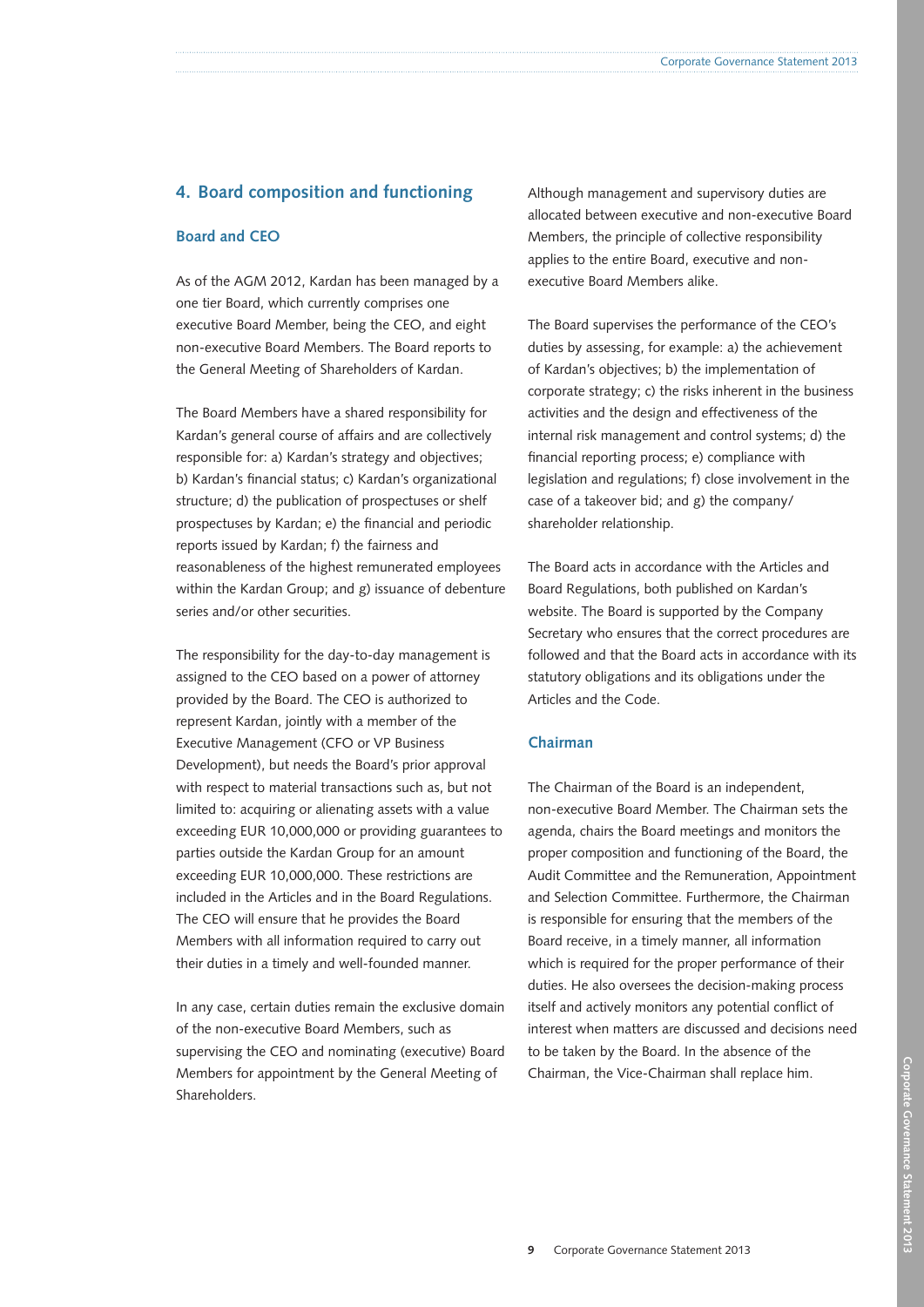#### **Appointment and composition of the Board**

The Board has the right to make binding nominations for Board candidates that are subsequently appointed by the General Meeting of Shareholders. Each non-executive Board Member is appointed for a period of four years, but may be reappointed for a new term of office. The Board itself determines its size, provided that the Board must comprise at least three members and a maximum of fifteen. Each Board Member must be capable of assessing the broad outline of Kardan's overall policy and must have the specific expertise required for the fulfillment of the duties assigned to the role designated to him/her in the Board profile. In addition, a Board Member must have sufficient time to allocate to the duties required from him/her.

The Board can request its members to retire early in the event of inadequate performance or a structural incompatibility of interests. It is considered desirable for the Board to represent, to the extent possible, a wide range of expertise so that it has relevant knowledge of, and experience in, business management, financial administration, legal and accounting for listed companies. Although the composition of the Board is currently not in accordance with the statutory requirements on gender diversity, the Board recognizes the importance of a gender balanced composition and takes this into account when selecting potential Board nominees. However, as gender is only part of diversity, the Board will continue to select members on the basis of their background, knowledge and experience.

The Board Members comply with the rules under Dutch corporate law pertaining to the limitation of the number of board positions in Dutch large companies. Pursuant to Kardan's insider trading policy, the Board Members cannot trade in Kardan's securities during closed periods prior to the publication of annual or periodic results.

#### **Biographies**

An overview of the Board Members and their biographies, as of the date of this report, is presented below.

All non-executive Board Members are appointed for a period of four years ending no later than at the end of the General Meeting of Shareholders held in the fourth year after the year of their appointment. The executive Board Member (CEO) is appointed for a period of five years.

#### **Peter Sheldon (1941) – Chairman**

Chairman of the Board, non-executive Board Member, member of the Audit Committee and member of the RAS-Committee.

## *Nationality:* British

Mr. Sheldon started his career as a chartered accountant in London, the United Kingdom, in 1958 and since 1971, when he left professional practice, has built a very successful international career in senior, executive and non-executive positions in a wide range of international listed and private companies, including Hambros Bank plc. Mr. Sheldon currently also serves as non-executive chairman of BATM Advanced Communications Ltd., an Israeli technology company listed on the London and Tel-Aviv Stock Exchanges. As a result of his varied professional and commercial career, Mr. Sheldon has acquired total familiarity with the capital markets, their institutions and all aspects of corporate governance.

#### **Cor van den Bos (1952) – Vice-Chairman**

Vice-Chairman of the Board, non-executive Board Member and Chairman of the Audit Committee *Nationality:* Dutch

Mr. Van den Bos has a master's degree in business economics and in auditing/accountancy from the University of Rotterdam. He started his extensive career at AEGON, a Dutch insurance company, where he ultimately served on the executive board, being responsible for, among other things, general insurance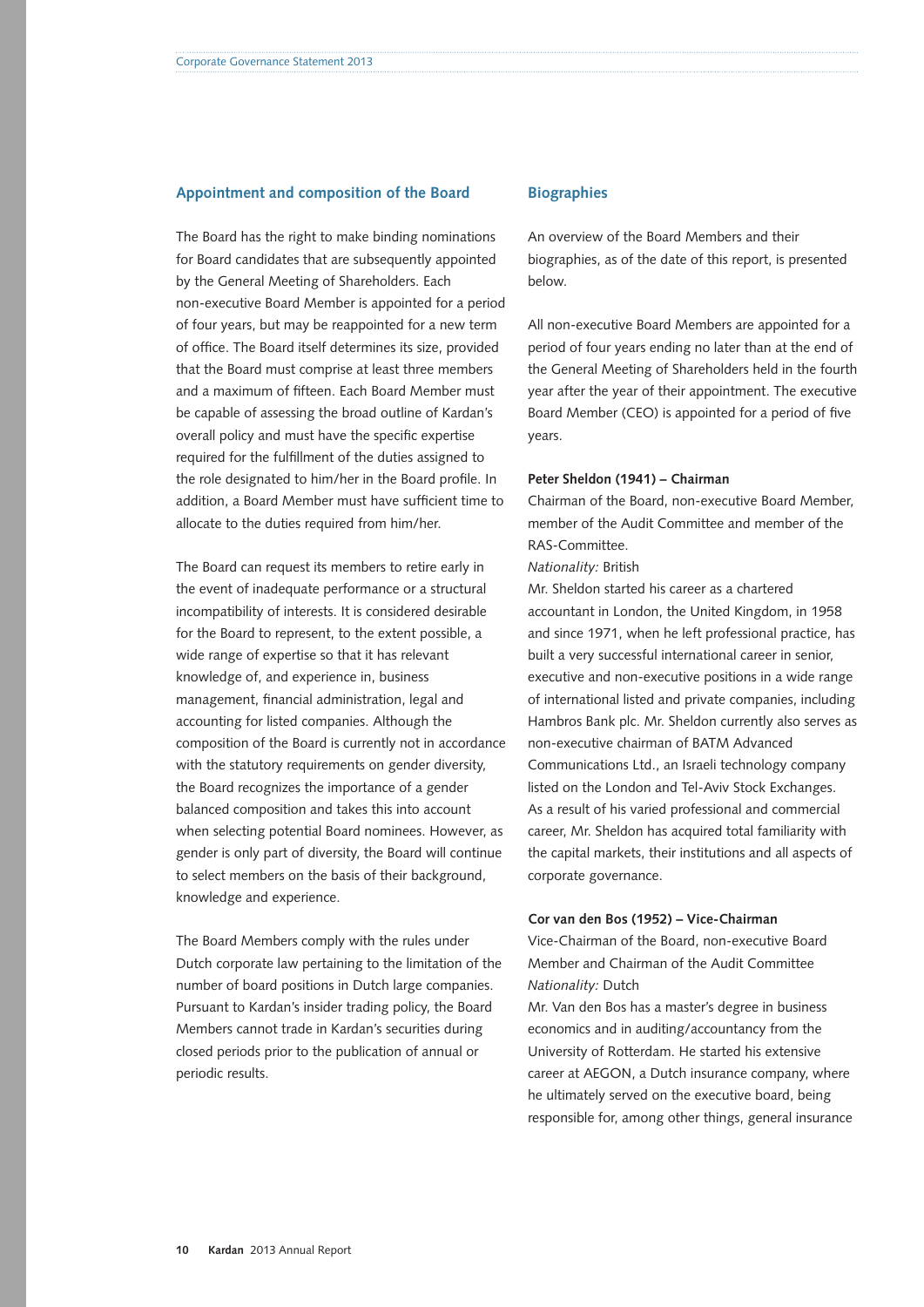business lines, ICT, and investments and finance. Mr. Van den Bos consecutively served as a member of the executive boards of Athlon Groep N.V., a Dutch listed leasing company and SNS Reaal N.V., a bank and insurance company, which became listed during his tenure.

#### **Max Groen (1946)**

Non-executive Board Member and member of the Audit Committee

#### *Nationality:* Dutch

Mr. Groen holds a master's degree in economics and accounting from the University of Amsterdam, the Netherlands, and has a postgraduate degree in accountancy. Mr. Groen worked as an auditor for over 30 years, ultimately as partner of KPMG Business Advisory Services/KPMG Accountants in Amsterdam. Prior to being appointed as a non-executive Board Member of Kardan, Mr. Groen served as a member of the Kardan's supervisory board from July 2005 until May 2012, when Kardan adopted a one tier governance system. Mr. Groen has served as the Chairman of Kardan's Audit Committee since July 2005. Mr. Groen is currently a board member of the Netherlands Synagogue Community and a member of the Appeals Committee of the Netherlands Foundation Collective Maror Funds.

#### **Yosef Grunfeld (1942)**

Non-executive Board Member *Nationality:* Israeli

As one of the founders of the Kardan Group, Mr. Grunfeld has a long-term involvement in the Kardan Group and currently holds board positions in, for example, Kardan Israel Ltd., Kardan Yazamut (2011) Ltd. (neither part of the Kardan Group) and Universal Motors Israel Ltd. He currently holds 19.22% of the issued share capital and voting rights of Kardan.

Additionally, Mr. Grunfeld has a voting agreement with Mr. Schnur and Mr. Rechter, which represents a combined total of approximately 40.60 % of the voting rights (excluding their voting rights on account of their respective indirect shareholdings in Kardan Israel Ltd., which holds 11% of the issued share capital of Kardan). Given the above, Mr. Grunfeld is considered a non-independent, non-executive Board Member within the meaning of the Code.

#### **Albert May (1955)**

Non-executive Board Member, chairman of the RAS-Committee and member of the Audit Committee *Nationality:* Belgian

Mr. May holds a master's degree in applied economics from the University of Brussels, Belgium, and started his career in the banking industry. Mr. May has extensive experience in corporate and investment banking and covered Central and Eastern Europe (CEE) and the Middle East and Africa (MEA) in various senior positions for the past 15 years. In his last position at CitiGroup (until January 2012), he was Vice-Chairman of Banking for the CEE region and before that Head of Corporate and Investment Banking for the same region. Until May 2008, he was the Chief Operating Officer for the CEEMEA region for Citi. Between 1997 and 2003, Mr. May lived in Poland and was responsible for corporate finance and investment banking activities at CitiBank Handlowy Warsaw (BHW). Prior to that, he worked in Senior Banking positions in Brussels, Luxembourg, Paris, New York and London. He is the founder and a director of EastWest Capital Ltd. and a co-founder and Chairman of EastWest Partners, an investment bank boutique specialised in advisory work for "entrepreneurs" active in CEE, Europe and/or Africa.

#### **Shouky Oren (1959) – CEO**

Chief Executive Officer and executive Board Member *Nationality:* Israeli

Mr. Oren holds a BA in economics and an MBA from the Hebrew University of Jerusalem, Israel. He started his career with the Ministry of Finance of Israel. Over the years, Mr. Oren has held various senior positions in the banking industry, ultimately as CEO of Bank Leumi in Switzerland. In 2007, he was appointed as Accountant General of the state of Israel, in charge of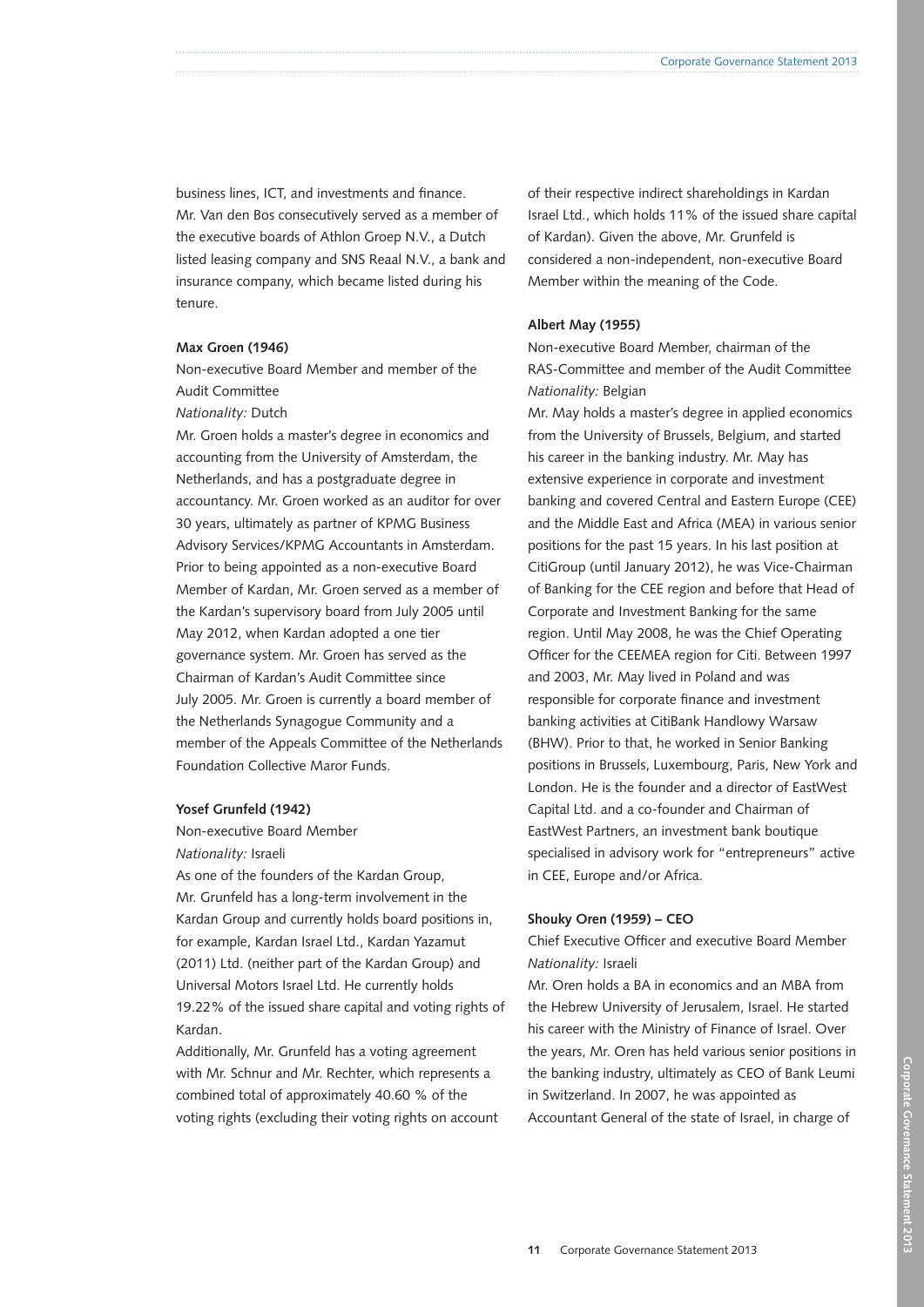all government finance affairs. This included all public–private partnership projects, domestic and foreign debt, government guarantees to the private sector, as well responsibility for using and applying all financial tools to mitigate the financial crisis that started in 2008. He gained broad experience in, and knowledge of, the international and Israeli capital markets.

#### **Eytan Rechter (1949)**

Non-executive Board Member *Nationality:* Israeli

As one of the founders of the Kardan Group, Mr. Rechter has a long-term involvement in the Kardan Group and currently holds board positions in various companies including Kardan Israel Ltd., Kardan Technologies Ltd., Kardan Vehicles Ltd. and Kardan Yazamut (2011) Ltd. (none of which are part of the Kardan Group).

Mr. Rechter currently holds 3.66% of the issued share capital and voting rights of Kardan. Additionally, Mr. Rechter has a voting agreement with Mr. Grunfeld and Mr. Schnur, which represents a combined total of 40.60% of the voting rights (excluding their voting rights on account of their respective indirect shareholdings in Kardan Israel Ltd., which holds 11% of the issued share capital of Kardan). Furthermore, Mr. Rechter holds 109,827 Debentures Series B as issued by Kardan. Given the above, Mr. Rechter is considered a non-independent, non-executive Board Member within the meaning of the Code.

#### **Avner Schnur (1948)**

Non-executive Board Member *Nationality:* Israeli and Belgian Mr. Schnur has served as President of Astra Diamonds Manufacturers Ltd. since 1986. He also served as a director in various other Israeli companies that are either subsidiaries of, or associated with, the Kardan Group and presently serves as board member of Kardan Yazamut (2011) Ltd. (not part of the Kardan Group). Mr. Schnur has been a member of the supervisory board of Kardan as of July 2009 until May 31, 2012, when Kardan adopted a one tier

governance system. Mr. Schnur has extensive knowledge of the Kardan Group and currently holds 17.72% of the issued share capital and voting rights of Kardan. Additionally, Mr. Schnur has a voting agreement with Mr. Grunfeld and Mr. Rechter which represents a combined total of 40.60% of the voting rights (excluding their voting rights on account of their respective indirect shareholdings in Kardan Israel Ltd. which holds 11% of the issued share capital of Kardan). Given the above, Mr. Schnur is considered a non-independent, non-executive Board Member within the meaning of the Code.

#### **Elly Seinstra (1951)**

Non-executive Board Member and member of the RAS-Committee

#### *Nationality:* Dutch

Mrs. Seinstra holds a master's degree in Dutch law and is specialized in regulatory matters, contract law, banking law and corporate law, and has broad experience with international regulated companies in legal management positions, such as MeesPierson N.V., Fortis Bank N.V., Shell International B.V. and TNT N.V. Mrs. Seinstra has been active as a legal consultant to a broad variety of companies in the Netherlands since mid-2007.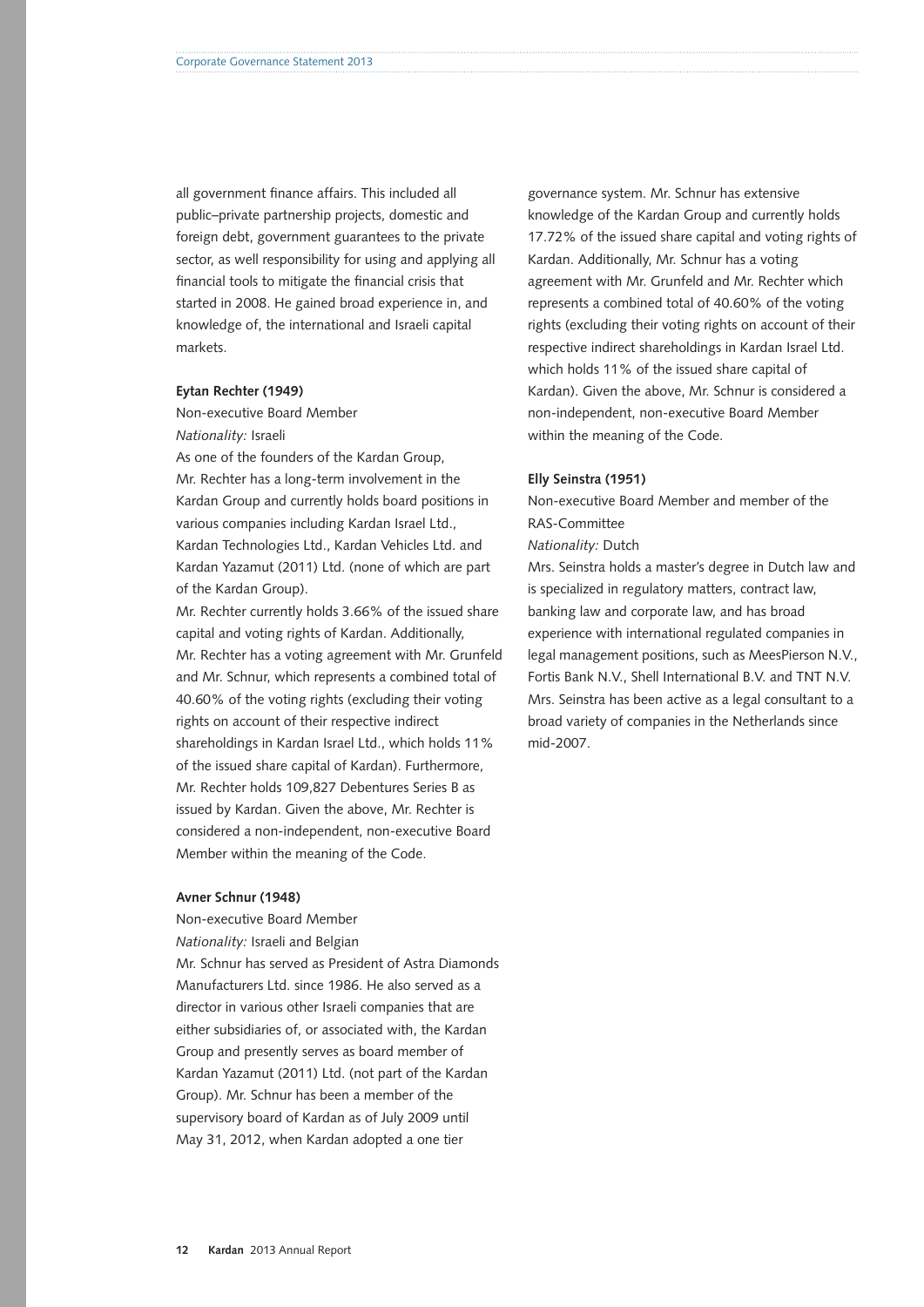#### **Reappointment Scheme**

| <b>Name</b>        | <b>Committee</b> | Date of<br><b>Birth</b> | <b>Nationality Status</b> |                 | Date of first<br>appointment | End of<br>current term |
|--------------------|------------------|-------------------------|---------------------------|-----------------|------------------------------|------------------------|
| Mr. P. Sheldon     | Audit            | 1941                    | <b>British</b>            | Non-executive   | May 31, 2012                 | AGM 2016               |
| (Chairman)         | <b>RAS</b>       |                         |                           | Independent     |                              |                        |
| Mr. C. van den Bos | Audit (Chairman) | 1952                    | Dutch                     | Non-executive   | February 6, 2013             | AGM 2017               |
| (Vice-Chairman)    |                  |                         |                           | Independent     |                              |                        |
| Mr. M. Groen       | Audit            | 1946                    | Dutch                     | Non-executive   | May 31, 2012                 | AGM 2016               |
|                    |                  |                         |                           | Independent     |                              |                        |
| Mr. Y. Grunfeld    |                  | 1942                    | Israeli                   | Non-executive   | February 6, 2013             | AGM 2017               |
|                    |                  |                         |                           | Non-independent |                              |                        |
| Mr. A. May         | RAS (Chairman)   | 1955                    | Belgian                   | Non-executive   | May 31, 2012                 | AGM 2016               |
|                    | Audit            |                         |                           | Independent     |                              |                        |
| Mr. S. Oren        |                  | 1959                    | Israeli                   | Executive       | May 31, 2012                 | <b>AGM 2017</b>        |
| (CEO)              |                  |                         |                           |                 |                              |                        |
| Mr. E. Rechter     |                  | 1949                    | Israeli                   | Non-executive   | February 6, 2013             | <b>AGM 2017</b>        |
|                    |                  |                         |                           | Non-independent |                              |                        |
| Mr. A.A. Schnur    |                  | 1948                    | Israeli                   | Non-executive   | May 31, 2012                 | AGM 2016               |
|                    |                  |                         |                           | Non-independent |                              |                        |
| Mrs. E. Seinstra   | <b>RAS</b>       | 1951                    | Dutch                     | Non-executive   | February 6, 2013             | <b>AGM 2017</b>        |
|                    |                  |                         |                           | Independent     |                              |                        |

## **Board meetings**

The Board meets at least every quarter, either at the Company's head office in Amsterdam or by conference call. Each Board Member has one vote and a resolution is adopted if a simple majority of the Board Members votes in favor. However, the Board strives to resolve matters with full consensus. The Chairman does not have a casting vote.

## **Internal regulations and conflicts of interest of Board Members**

Kardan's Articles include extensive provisions on conflicts of interest between Kardan and Holders of Control (as defined in the Articles), which are also applicable if these Holders of Control hold a position on the Board (for a further description of these provisions, see the section 'Related Party Transactions' in the chapter 'Governance and Compliance' in the Annual Report 2013).

In addition, Kardan endorses the principles and provisions of the Code that address conflicts of interest between Kardan and one or more Board Members. To this effect, provisions have been included in the Board Regulations covering best practice provisions III.6.1 through III.6.3 of the Code.

## **Board Committees**

The Board has established an Audit Committee and a Remuneration, Appointment and Selection Committee (the RAS-Committee), comprising only non-executive independent Board Members, without in any way derogating from their primary responsibilities. The respective chairmen of these committees report periodically to the entire Board on their activities.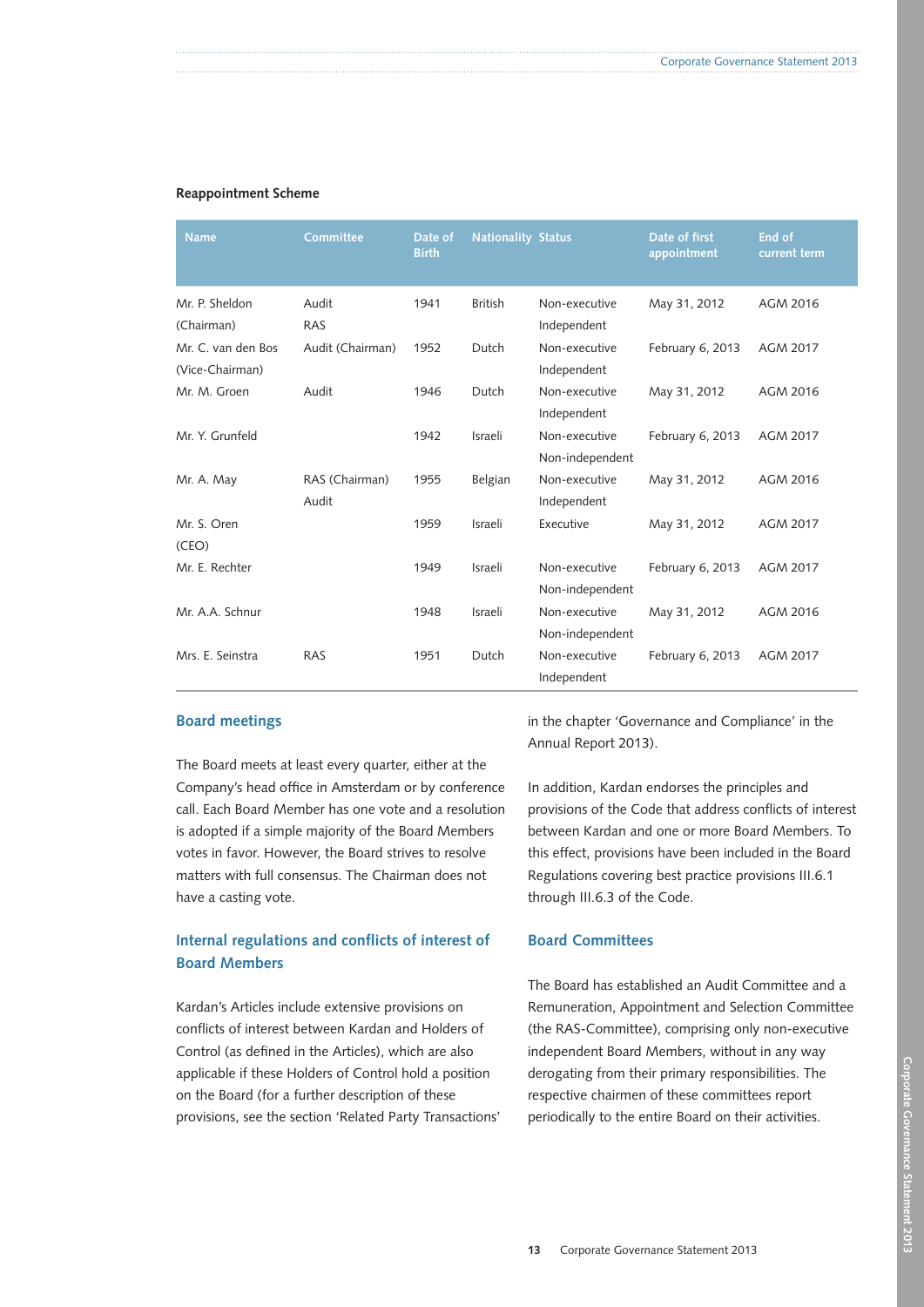Both committees are subject to specific regulations which form part of the Board Regulations.

## **Audit Committee**

The Audit Committee comprises of Mr. Van den Bos (Chairman), Mr. Groen, Mr. Sheldon and Mr. May. Its tasks are:

a) to review on an annual basis the accounting policies, practices and going concern assumption of Kardan and to discuss compliance with accounting standards, regulatory and legal requirements; b) to review the adequacy of coordination between the internal and external auditors and to discuss annually with the auditors (internal and external) the scope of the audit, the cost effectiveness of their work and their independence; c) to review the state and effectiveness of the financial reporting and internal control systems used throughout Kardan (including effectiveness of business risk assessment); d) to review and discuss the Auditor's Report on Kardan's accounts, review the results of the internal and external audit, the contents of the (consolidated) management letters and responses from management; e) to review and discuss the financing of Kardan, the policy of Kardan on tax planning and the applications of information and communication technology (ICT); f) to discuss major judgmental areas and significant legal action commenced against or by the business; g) to assume the responsibilities of a balance sheet committee as defined under Israeli regulations; h) to review the annual and periodic financial statements of Kardan before the Board and recommend to the Board whether to approve them or not; and i) to review any other matter within the terms of reference as the Audit Committee deems appropriate.

The Audit Committee acts as the principal contact for the external auditor, should the auditor discover irregularities in the content of the financial statements. The Audit Committee is authorized to request advice from outside experts if deemed necessary.

If possible, there should be at least one financial expert on the Audit Committee. The Chairman of the Board is not permitted to chair the Audit Committee.

## **RAS-Committee**

The RAS-Committee comprises of Mr. May (Chairman), Mr. Sheldon and Mrs. Seinstra.

The tasks of this committee include, among other things, (i) preparing a remuneration policy for the Board, to be adopted by the General Meeting of Shareholders, (ii) preparing a remuneration policy for the Executive Management, to be adopted by the Board, (iii) preparing a proposal concerning the individual remuneration of the CEO and non-executive Board Members, to be adopted by the General Meeting of Shareholders, (iv) preparing the Board's remuneration report for inclusion in Kardan's annual report, (v) preparing the selection criteria and appointment procedures for Board Members, (vi) periodically evaluating the scope and composition of the Board and (vii) periodically evaluating the functioning of individual Board Members and the members of executive management; (viii) proposing (re)election of the CEO and non-executive Board Members to the Board, to be adopted by the General Meeting of Shareholders; and ix) supervising the policy of the CEO in relation to the selection and appointment of the executive management.

## **5. Statement in light of Article 10 of the European Takeover Directive**

In accordance with Article 10 of the European Takeover Directive, companies with securities that are admitted to trading on a regulated market are obliged to disclose certain information in their annual report. Kardan must therefore disclose the following information and/or make the following statements:

a. An overview of Kardan's capital structure is included on pages 199 and 200 of the [Annual](http://phx.corporate-ir.net/External.File?item=UGFyZW50SUQ9MjI4NzM5fENoaWxkSUQ9LTF8VHlwZT0z&t=1) Report 2013.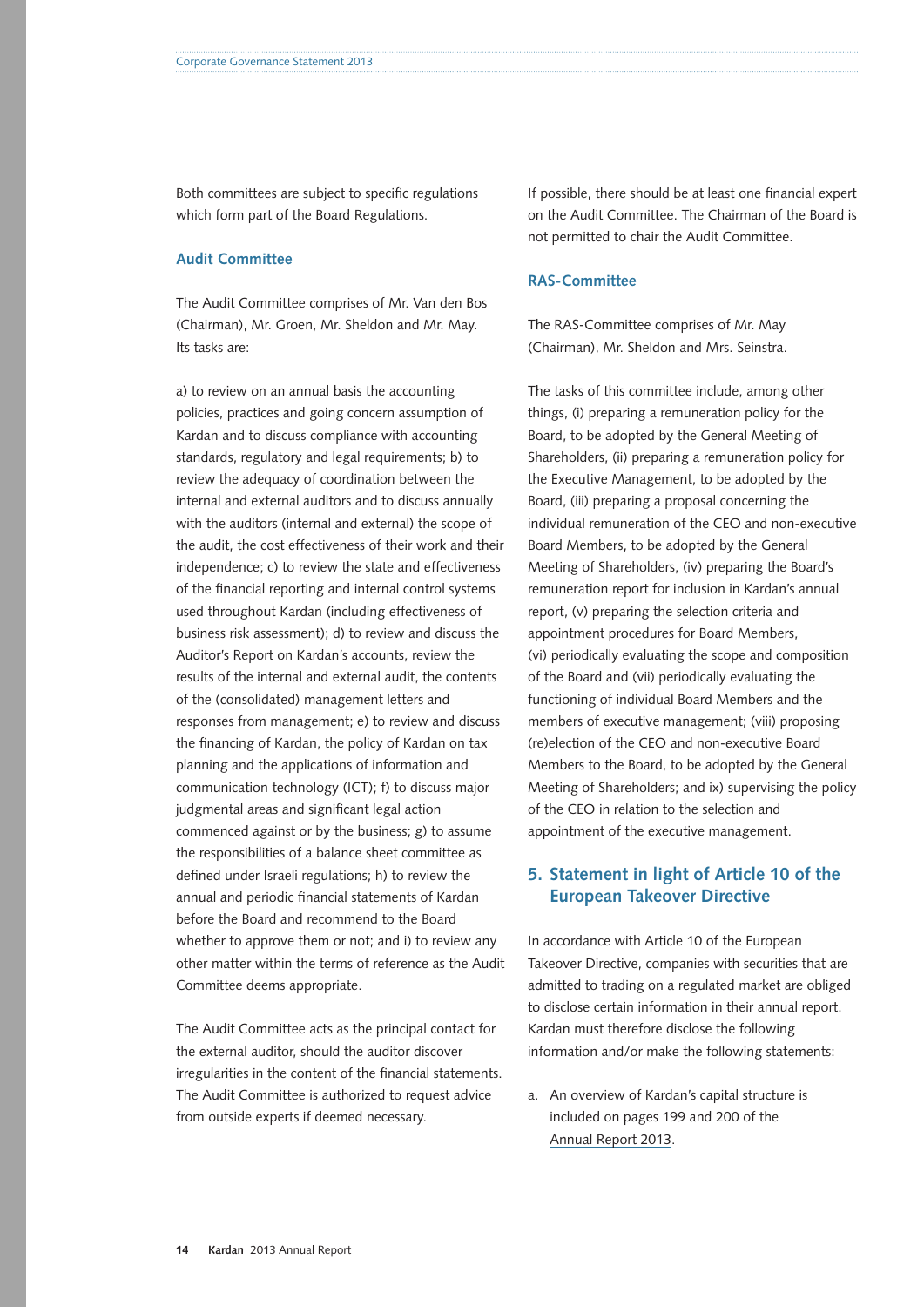- b. Shares in the capital of Kardan are freely transferable.
- c. Substantial shareholdings within Kardan are included on page 15 of the [Annual Report 2013](http://phx.corporate-ir.net/External.File?item=UGFyZW50SUQ9MjI4NzM5fENoaWxkSUQ9LTF8VHlwZT0z&t=1).
- d. There are no special control rights attached to Kardan's shares.
- e. The CEO has been granted options to purchase shares in Kardan, which is further described on page 107 of the [Annual Report 2013.](http://phx.corporate-ir.net/External.File?item=UGFyZW50SUQ9MjI4NzM5fENoaWxkSUQ9LTF8VHlwZT0z&t=1)
- f. There are no limitations to voting rights on the shares of Kardan's capital.
- g. Kardan is not aware of any agreements that might result in a limitation of the transferability of the voting rights on shares in Kardan's capital.
- h. The provisions regarding the appointment and dismissal of Board Members, and the provisions regarding amendments of the Articles are described in Kardan's Articles, which are available on Kardan's website.
- i. The General Meeting of Shareholders may authorize the Board (i) to purchase shares in its own capital, and (ii) to issue and grant rights to subscribe for shares and to limit or exclude pre-emptive rights of shareholders in the event of issuing and granting rights to subscribe for shares. Further information can be found in Kardan's Articles and in the minutes of the relevant General Meetings of Shareholders of Kardan with respect to authorizations that have been granted to the Board.

Authorization for Kardan's purchase of its own shares was granted for a period of eighteen months at the AGM 2013.

At the AGM 2012, the authorization to issue and grant rights to subscribe for shares and to limit or exclude pre-emptive rights of shareholders in the event of issuing and granting rights to subscribe for shares was granted for a period of five years, taking into account the limits provided by law and the Articles and provided that no more than 10% of the issued share capital can be issued annually.

j. There are no important agreements to which Kardan is a party and which will come into force, be amended or be terminated under the condition of a change of control over Kardan as a result of a public offer.

k. There are no agreements between Kardan and Board Members or other employees that entitle them to any compensation rights upon termination of their employment as a result of the completion of a public offer on Kardan's shares.

Amsterdam, April 16, 2014

Board of Directors

P. Sheldon (Chairman)

S. Oren (CEO)

C. van den Bos (Vice-Chairman)

M. Groen

- Y. Grunfeld
- A. May
- E. Rechter
- A. Schnur
- E. Seinstra